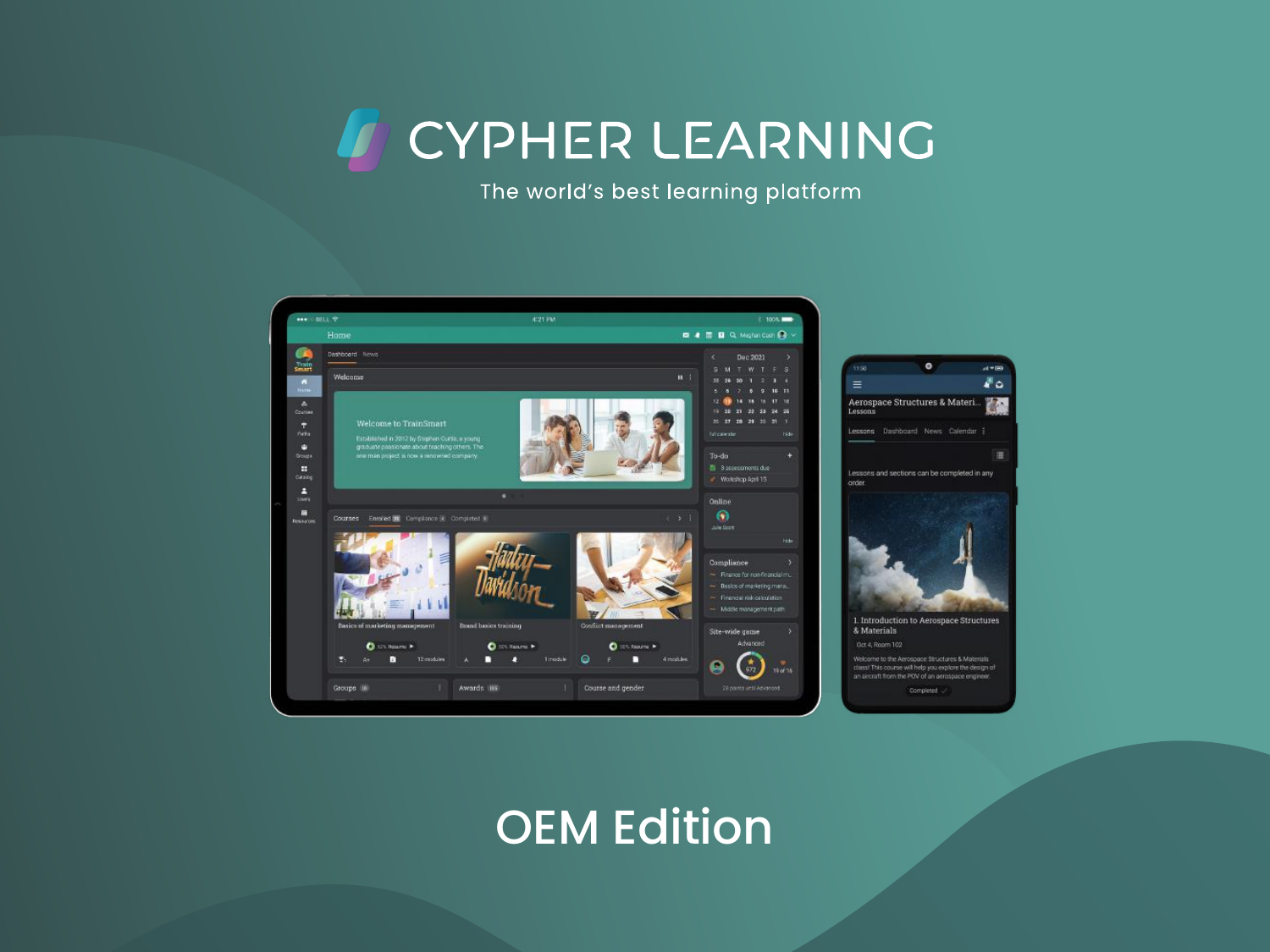

Hardware manufacturers often compete to sell laptops, tablets, and other devices in bulk to school institutions, companies, and governments.

A great benefit is the software service that they implement on those devices.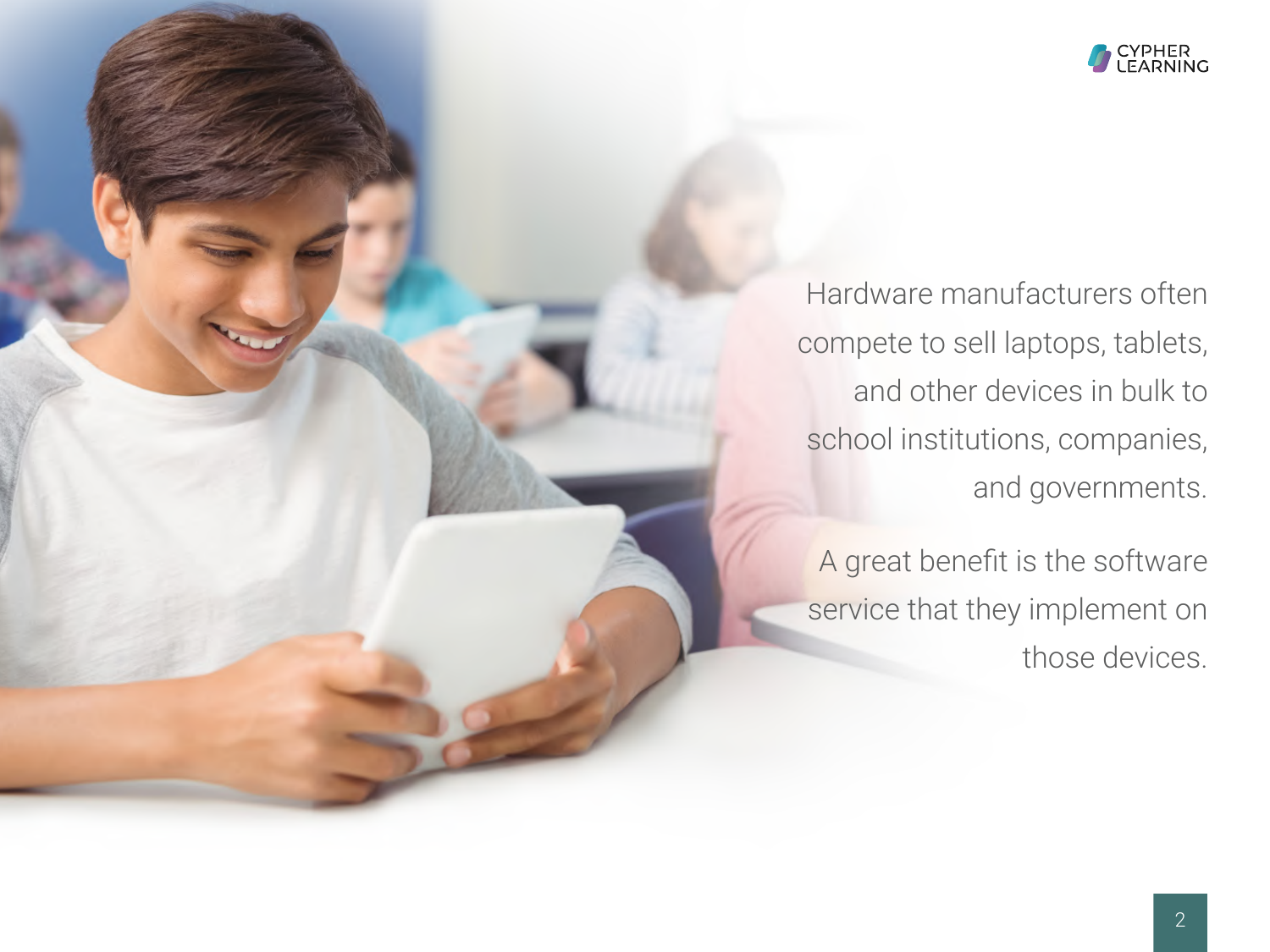

Generally, schools and universities require a learning management system (LMS) to create and host their courses, but also to submit assignments, collaborate, track achievement, and complete other academic tasks.

The CYPHER LEARNING OEM Edition can be bundled with tablets and other devices to provide these organizations with instant access to a K-20 cloud-hosted LMS.

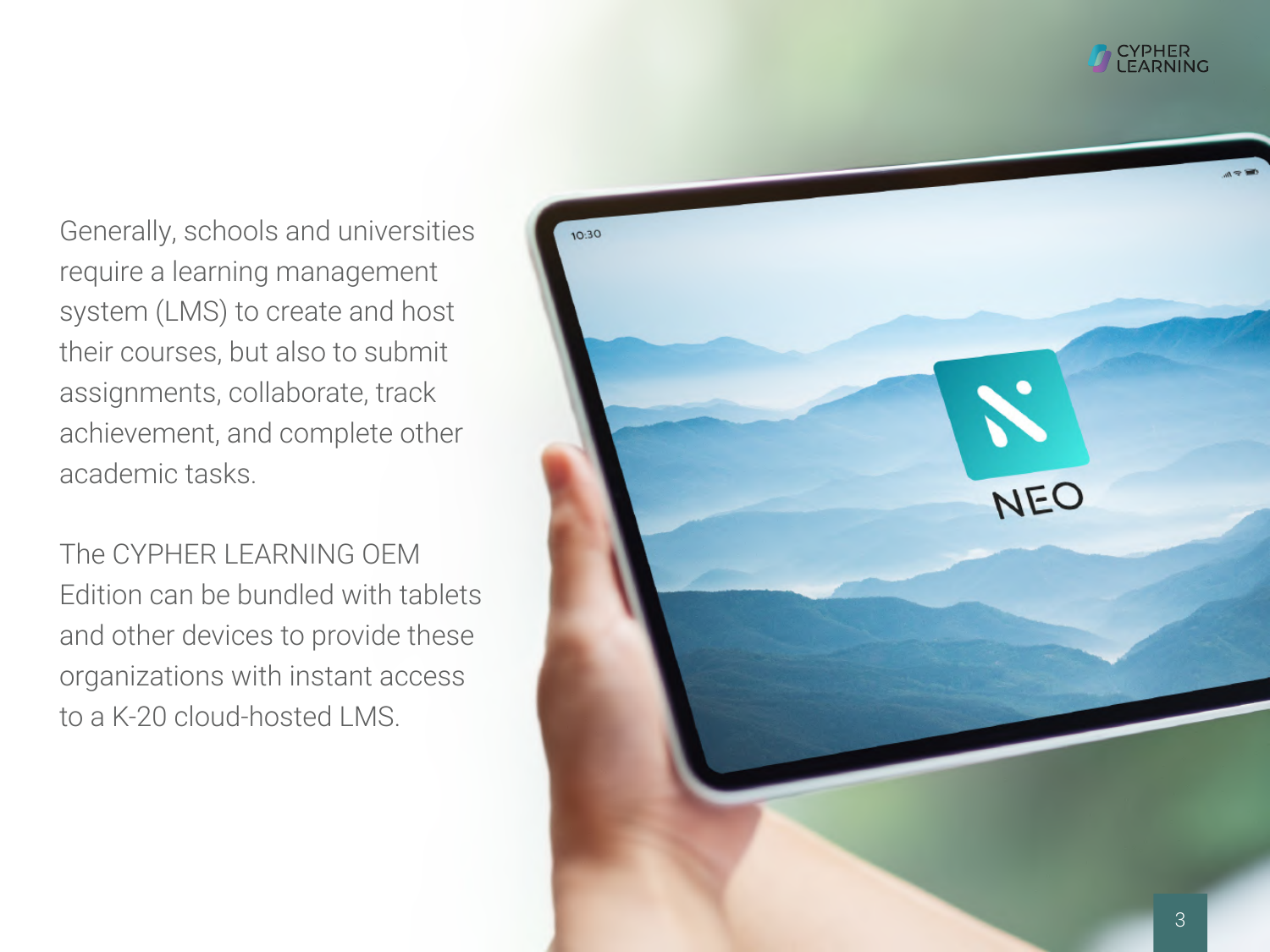

Businesses and governments often require an LMS to provide training programs, certifications and make sure their employees are compliant with the latest regulations.

MATRIX

The CYPHER LEARNING OEM Edition can be bundled with tablets and phones to provide these organizations with instant access to a business-oriented cloud-hosted LMS.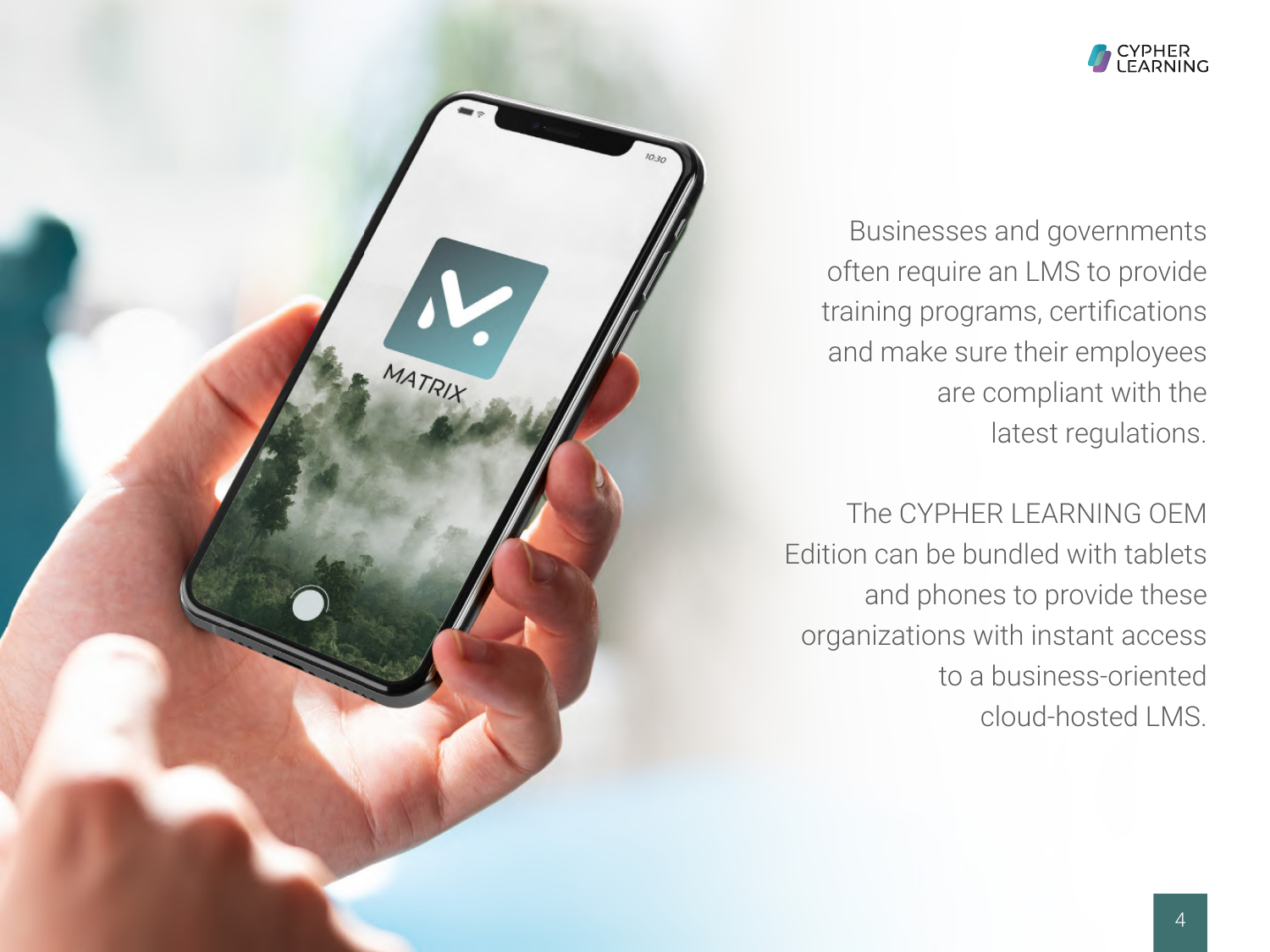

Whether you operate in the academic or corporate sector, the OEM edition can be customized with the logo and color scheme of the hardware manufacturer. It is also possible to include biometric sensors for authentication.

 $^{0.30}$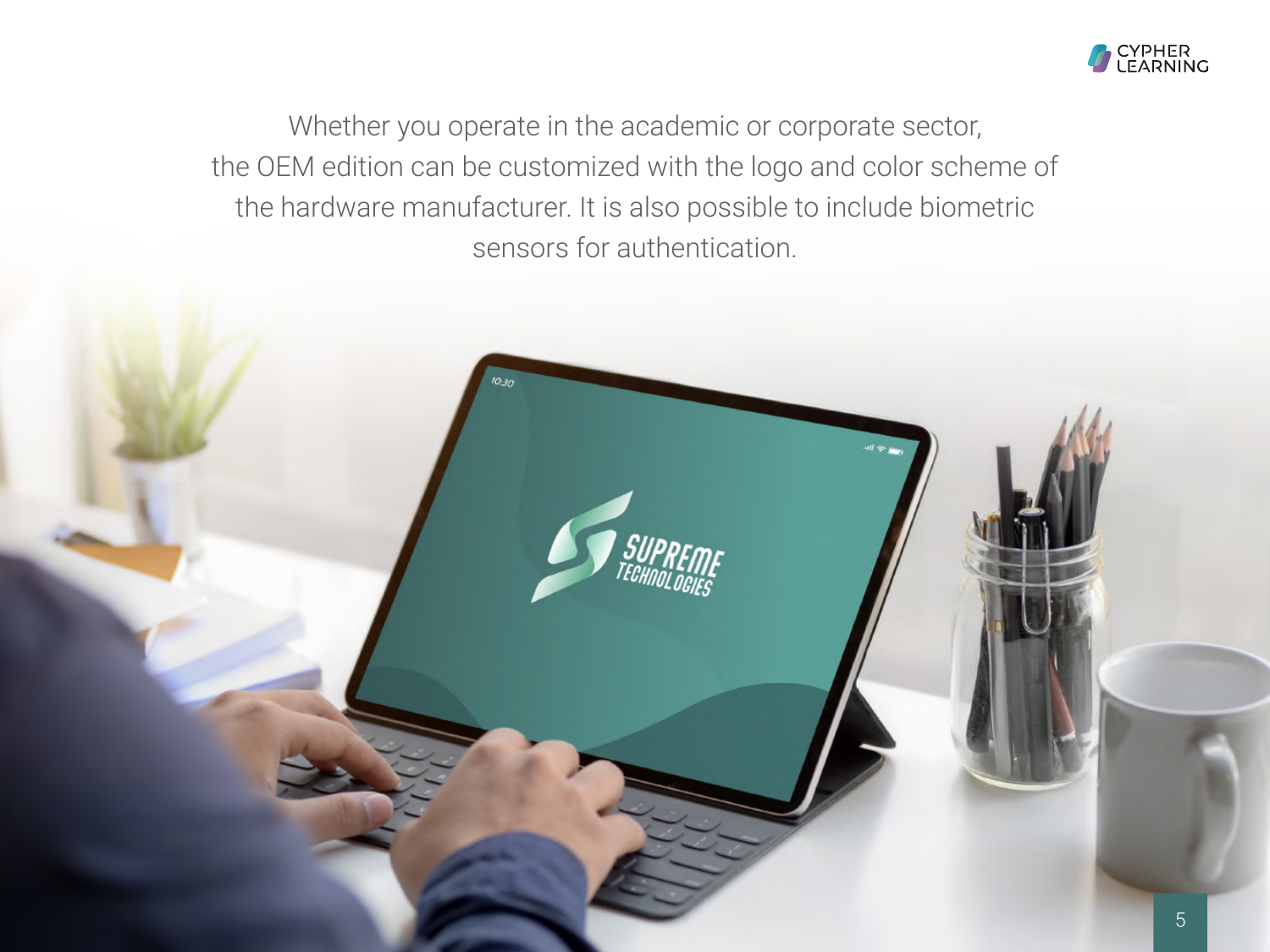The advantages of bundling instant access to a cloud-hosted LMS on a tablet/phone include:

- The customer recognizes the value of having an LMS bundled with the deal. They also know that the mobile interface will work well on the device.
- If the LMS is branded as being from the hardware manufacturer, it can raise the profile of the manufacturer in the academic/corporate field.